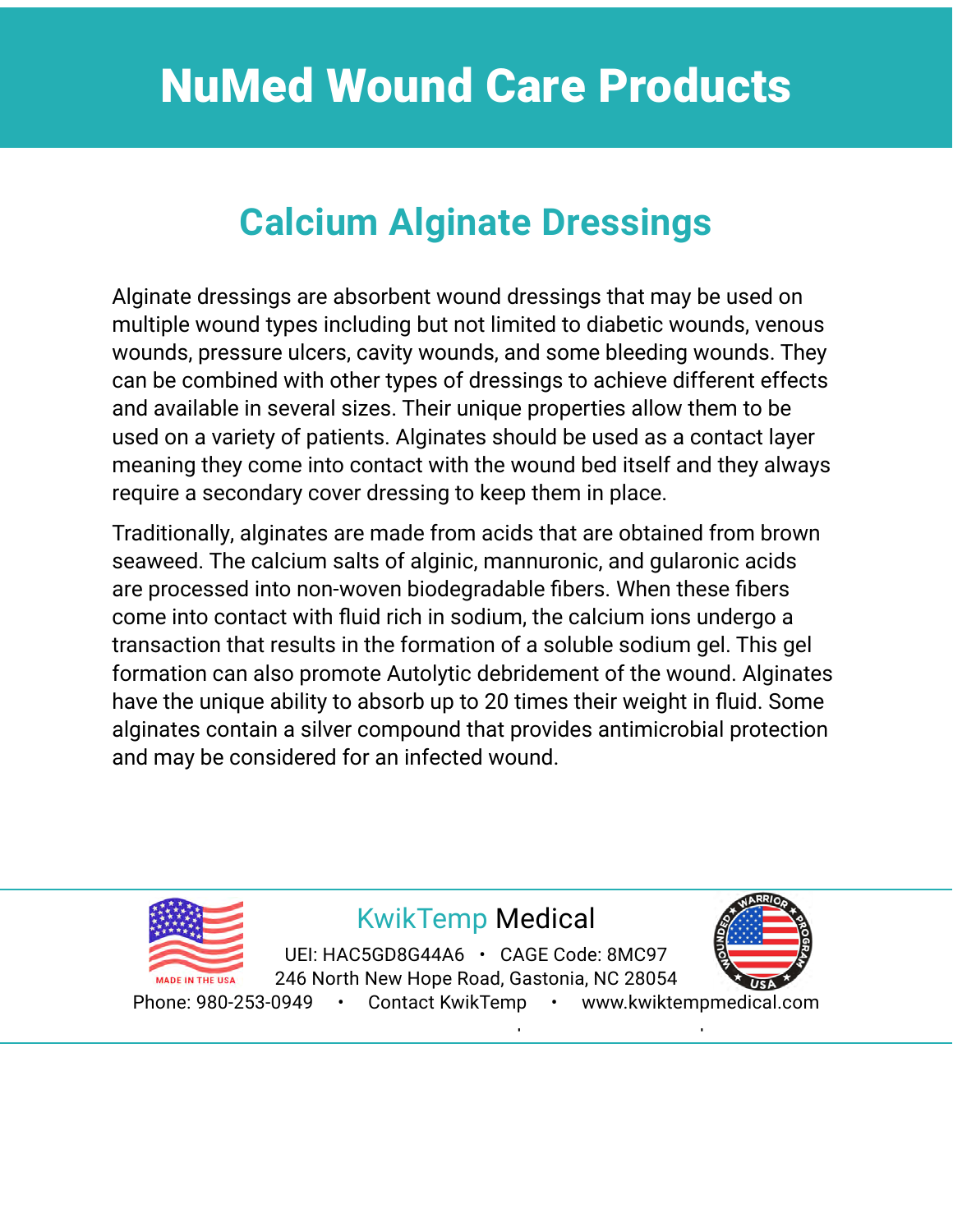## **Collagen Dressings**

Type I Collagen is the most abundant type of collagen in the human body. As the main component of connective tissue, it is the most abundant protein in mammals, making up from 25% to 35% of the whole-body protein content.

Collagen in the form of elongated fibrils, is most found in fibrous tissues such as tendons, bones, ligaments and skin. The fibroblast is the most common cell which creates collagen. During healing, collagen encourages fibers and granulation tissue in the wound bed. Collagen also stimulates new tissue development and wound debridement creating an environment conductive to healing.

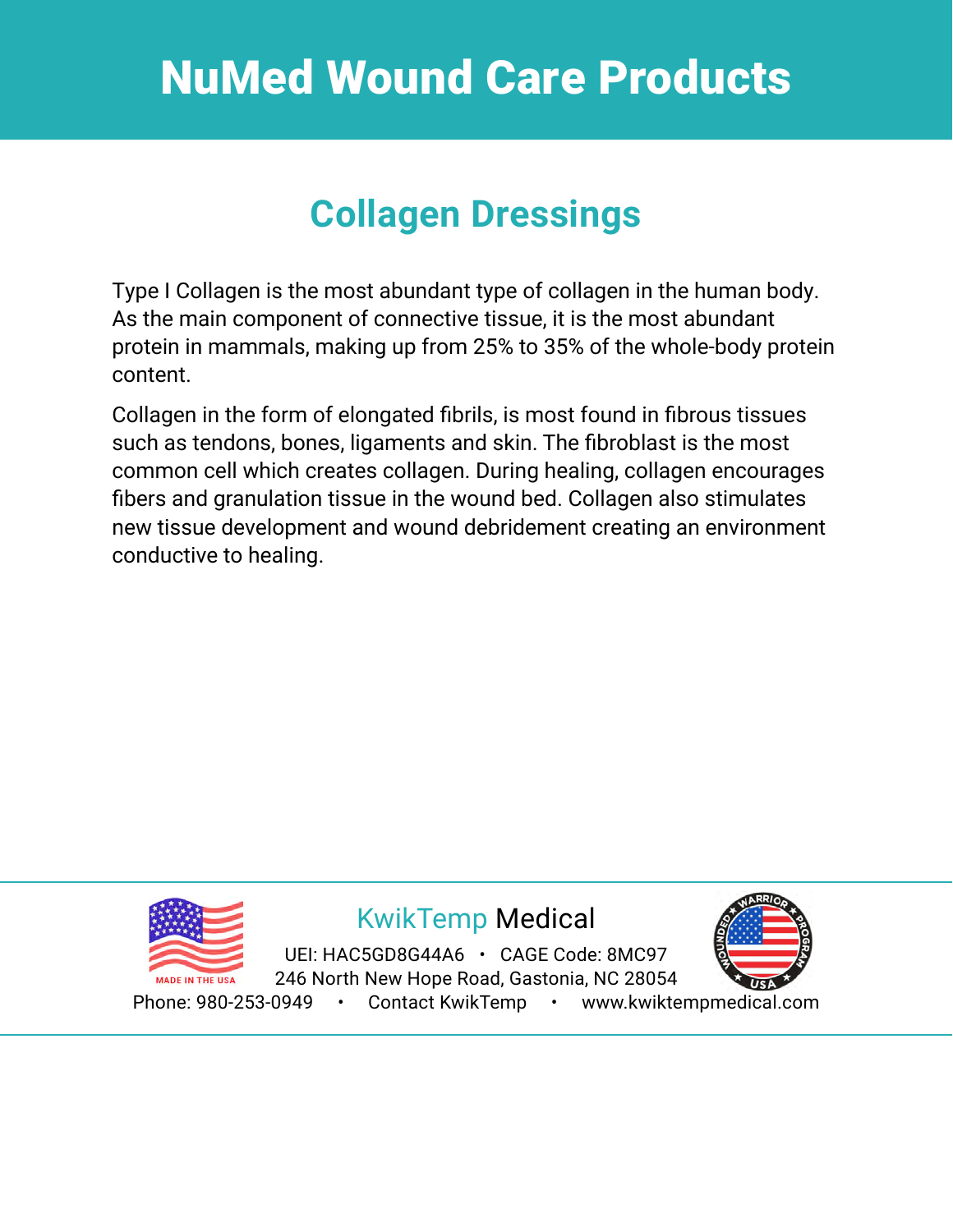## **Composite / Island Dressings**

Composite Dressings are wound covers that combine physically distinct components into a single product to provide multiple functions such as bacterial barrier, absorption and adhesion.

Usually, they are comprised of multiple layers and incorporate a semi or non adherent pad that covers the wound.

They may also include an adhesive border of non woven fabric tape or transparent film. They can either function as a primary or secondary dressing on a wide variety of wounds and may be used with topical medications.

Composite dressings are suitable for use in most healthcare settings including treatment for acute wounds in emergency care (cuts, burns, and abrasions) surgery (surgical incisions) and intensive care (1.V. catheter sites) as well a chronic wounds (superficial and partial thickness wounds) in long term care.

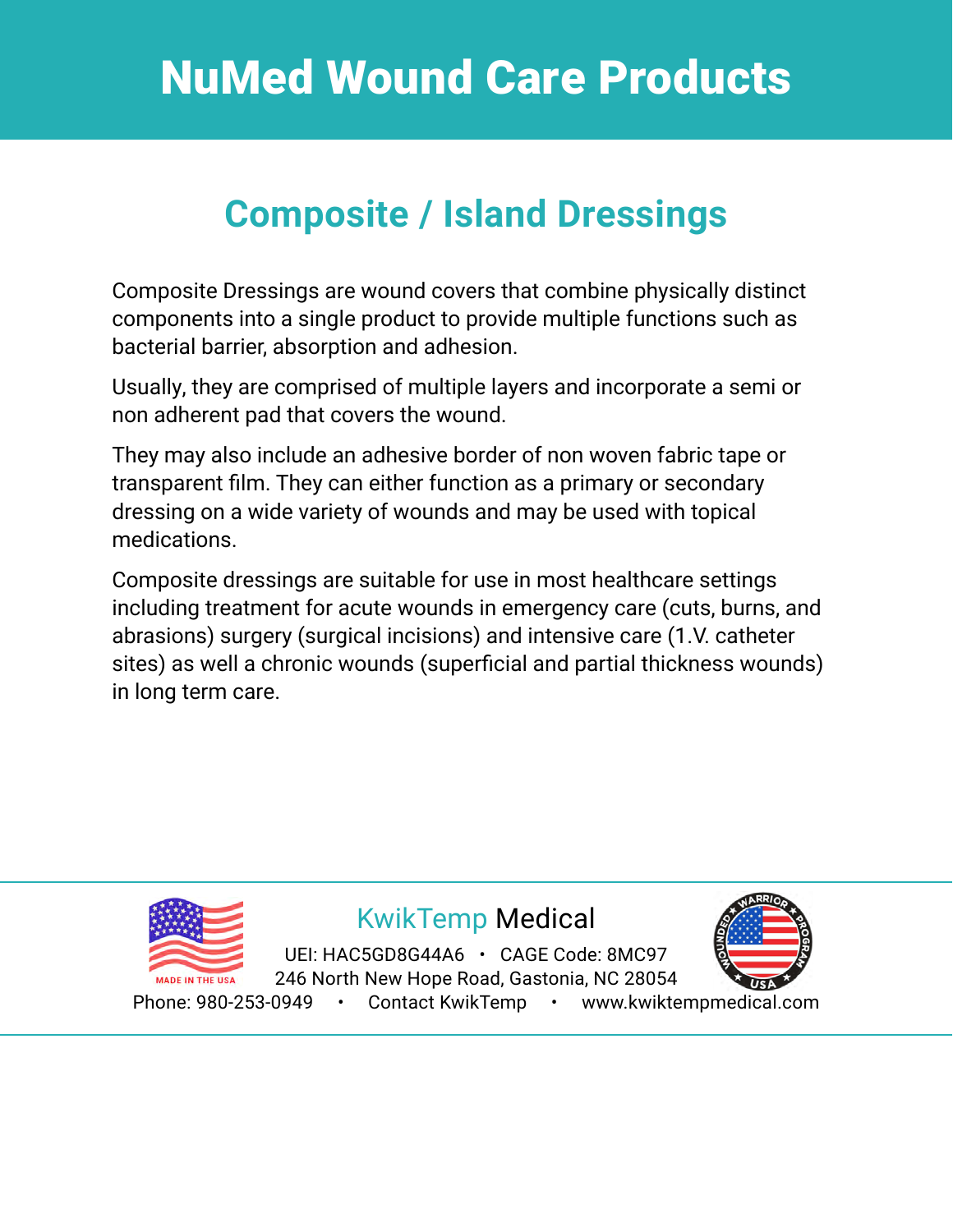## **Hydrocolloid Dressings**

NuMed Hydrocolloid Dressings provide a beneficial moist wound healing environment and stimulate the physiological healing process of the wound. When fluids from the wound come into contact with the hydrocolloid dressing, it interacts and forms a gel that covers the wound and keeps the wound hydrated.

Hydrocolloid dressings are occlusive, adhesive, and absorbent. They provide several wound-healing benefits. Apart from the beneficial moist wound healing environment, these dressings form a protective barrier restraining environmental pollution from entering a wound. They also diminish bacterial growth by lowering the pH of a wound. Hydrocolloid dressings are suitable to use on chronic and acute, mild to moderate exuding wounds. They can also be used on dry wounds in which case they have shown to have a softening effect.



#### KwikTemp Medical KwikTemp Medical

DENTIAUSODUOHANU – UAUL OUUC. 0MO97 2920 North Tryon Street, Charlotte, NC 28206 246 North New Hope Road, Gastonia, NC 28054 UEI: HAC5GD8G44A6 · CAGE Code: 8MC97



Phone: 980-253-0949 • Contact KwikTemp • www.kwiktempmedical.com Phone: 980-253-0949 • [Contact KwikTemp](https://www.kwiktempmedical.com/contact) • [www.kwiktempmedical.com](https://www.kwiktempmedical.com)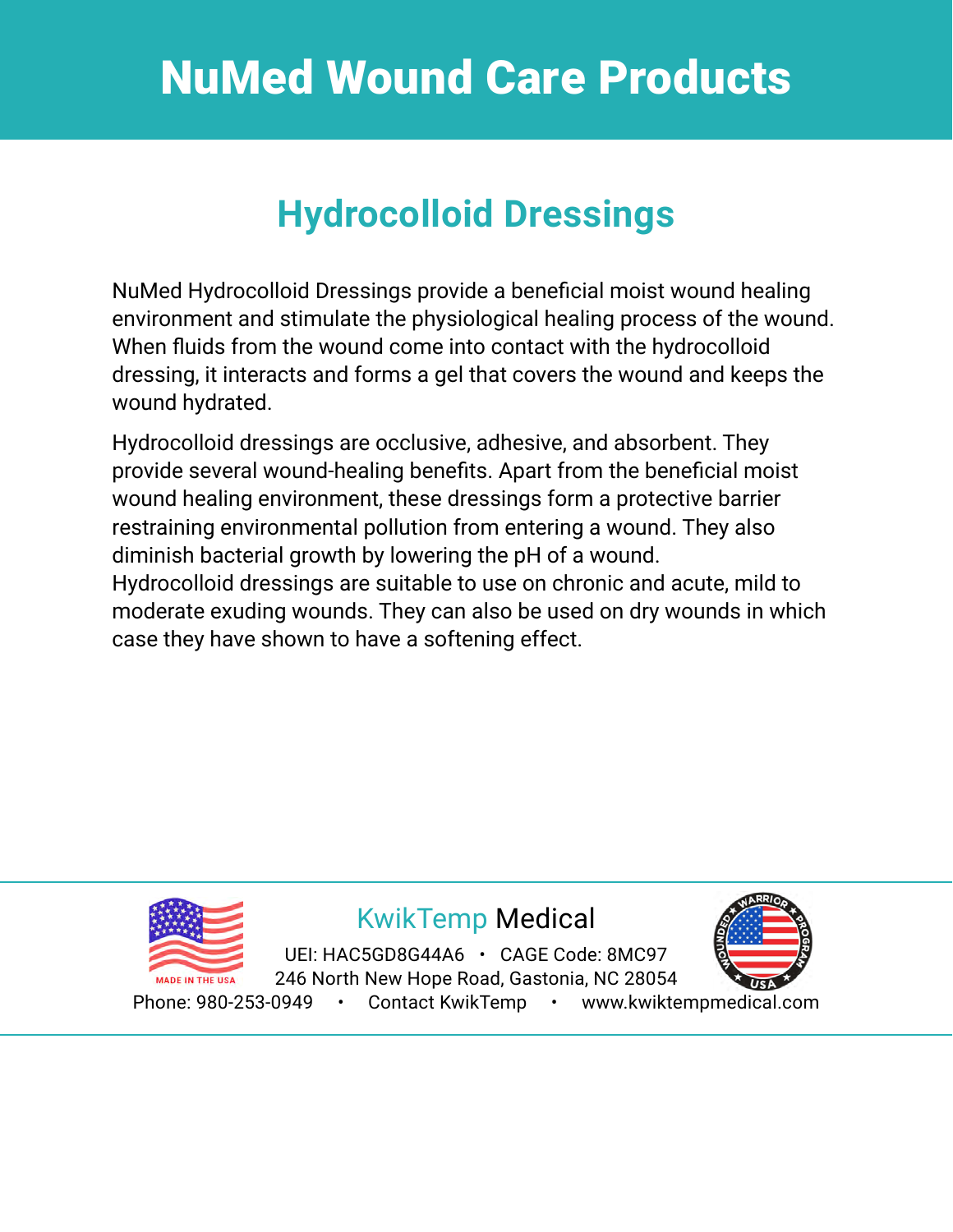## **Hydrogel Sheet**

NuMed Hydrogel Dressings are a unique and versatile category of advanced wound care dressings. Hydrogel dressings are used for dry to moderately draining wounds. They are most often used in situations where moist wound healing is desired and the control of drainage is of secondary concern. The hydrogel can absorb or donate moisture to the wound, depending on the relative state of hydration of the tissue and dressing. Hydrogels are often used to facilitate autolytic debridement in necrotic wounds but also used to help maintain and a moist wound healing environment in clean, granulated wounds.

Hydrogel dressings are seen as an essential component in many different types of wound care. This is because hydrogel dressings are designed to hold moisture at the surface of the wound, providing the ideal environment for both cleaning the wound and allowing the body to rid itself of necrotic tissue. The moisture in the wound is also essential in pain management for the patient and these dressings are very soothing and cooling. Therefore it is perfect for use in a variety of different applications. With their high moisture content, they also can help to prevent bacteria and oxygen from reaching the wound providing a barrier for infections.

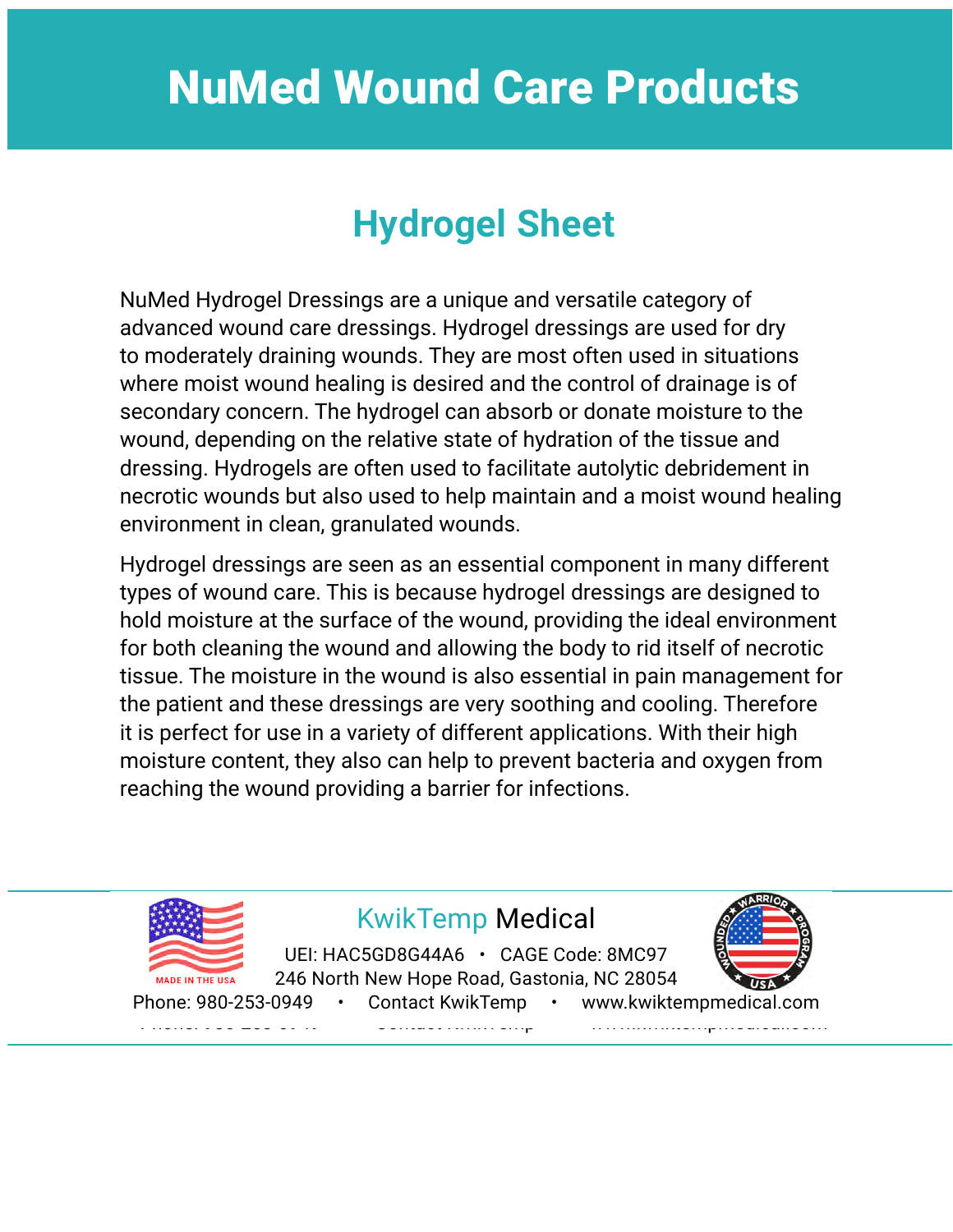#### **Foam Dressings**

Foam dressings can be used for a wide range of wounds. Because of their absorptive ability, foam dressings are especially useful for wounds with moderate to heavy exudate production.

This is important because wound exudate can impair healing and harbor bacteria that damage healthy granulating tissue. Therefore that absorptive ability of a foam dressing must match the exudative property of the wound. A dressing labeled "lite" or "thin" wont absorb as much exudate as a product labeled "extra" or "plus". Remember the foam dressing must be able to effectively manage the exudative properties of the wound.

Foam dressings maybe used as a primary or secondary dressing. They are flexible in that they can be cut to fit irregular wounds or specific body parts, such as fingers, toes or ears.

They can also be used under compression bandages with venous ulcers and can be cut to fit into a wound cavity. When placing a foam dressing in a cavity wound, it's important to remember to allow for dressing expansion as exudate is absorbed.

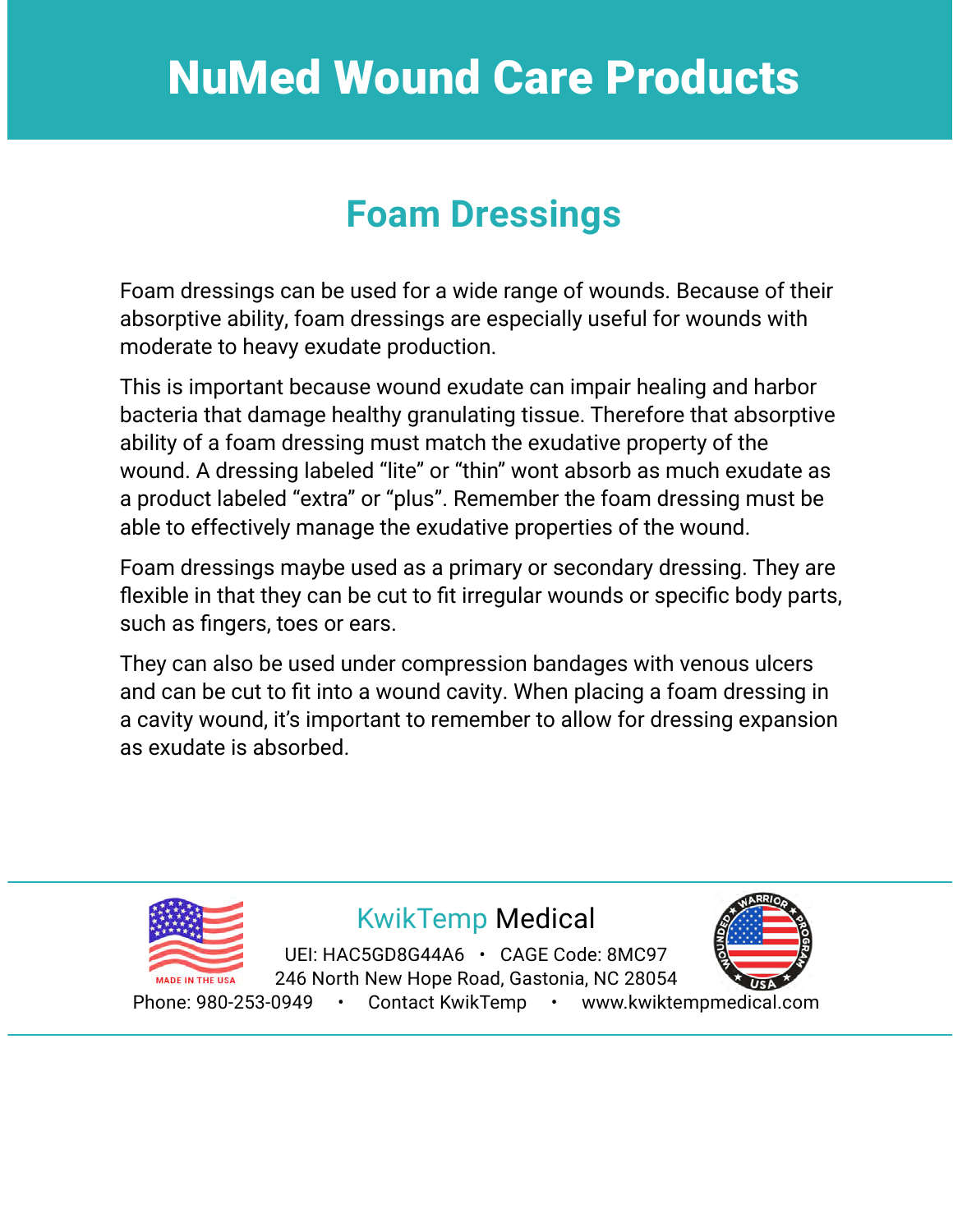## **Sacral Silicone Foam Dressing**

Numed Sacral Silicone foam dressing consists of a silicone wound contact layer, a polyurethane foam layer, a super absorbent foam layer, and a vaporpermeable and waterproof film. The multi-layer construction facilitates dynamic fluid management to provide an optimal moist wound environment, which leads to the promotion of faster wound closure and may help produce the risk of maceration. The gentle silicone layer can be lifted and repositioned without losing its adherence also, this layer can minimize pain to patients and trauma wounds and surrounding skin during dressing changes. The absorbent pad layer provides superior absorption and locks exudates away.



#### KwikTemp Medical KwikTemp Medical

DENTIAUSODUOHANU – UAUL OUUC. 0MO97 2920 North Tryon Street, Charlotte, NC 28206 246 North New Hope Road, Gastonia, NC 28054 UEI: HAC5GD8G44A6 · CAGE Code: 8MC97



Phone: 980-253-0949 • Contact KwikTemp • www.kwiktempmedical.com Phone: 980-253-0949 • [Contact KwikTemp](https://www.kwiktempmedical.com/contact) • [www.kwiktempmedical.com](https://www.kwiktempmedical.com)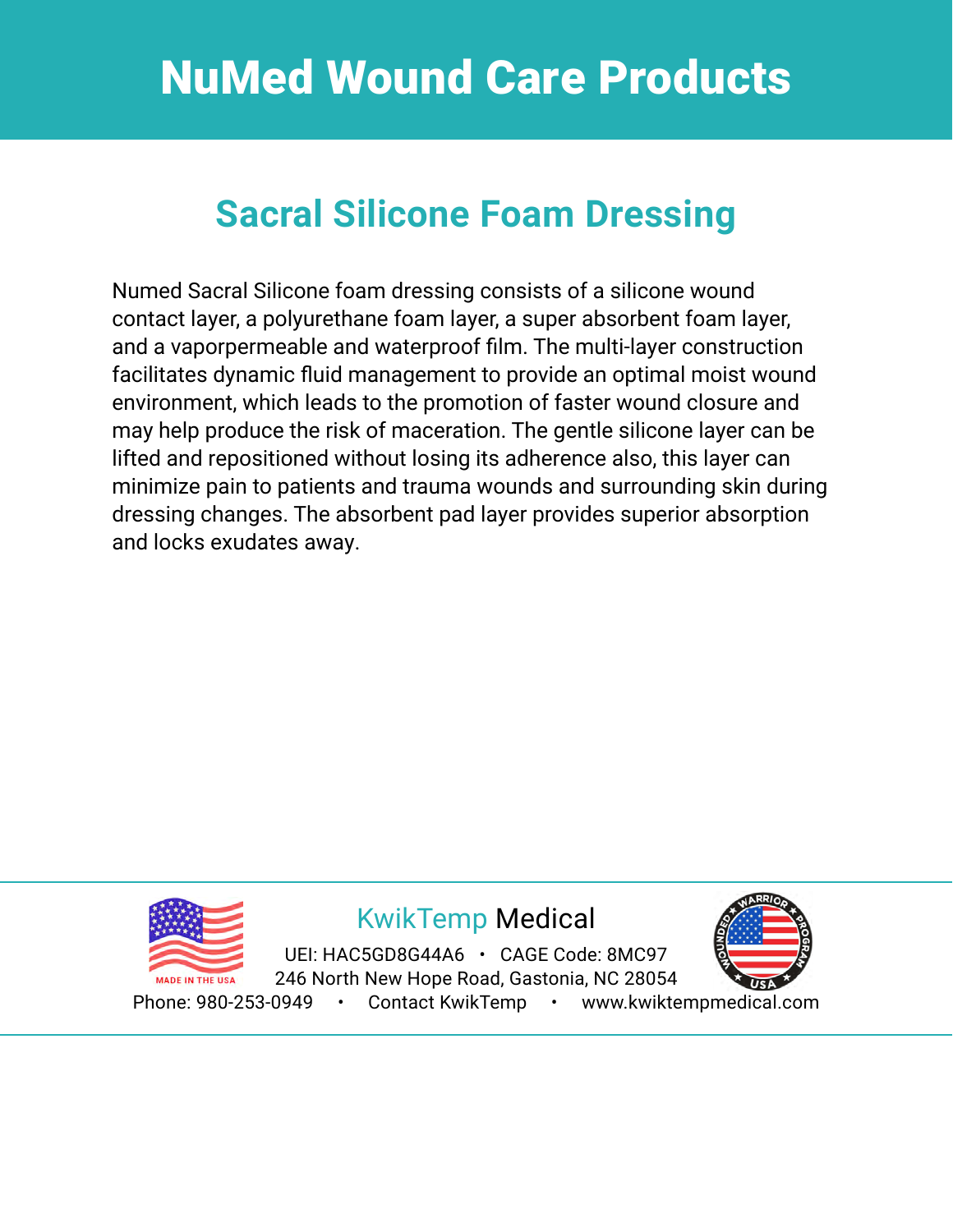### **Silicone Absorbent Dressings**

NuMed Silicone Super Absorbent dressing is a soft, highly flexible, and super absorbent post-operative dressing. It is widely used to absorb and lock the blood and surgical exudates from surgical wounds, lacerations, and cuts. It's composed of a gentle silicone wound contact layer, a nonwoven wicking layer, a highly absorbent pad, and a vapor-permeable and waterproof film. The silicone wound contact layer is hypoallergenic and doesn't stick to the wound. It's very easy in application and causes no pain for dressing changes.

The special design of the crescent perforated pattern in the super absorbent pad creates dynamic flexibility as well as ensuring the dressing integrality during use.

Horizontal and vertical absorption are also beneficial from this open-up structure. No more worries about wounds that are located on joints or difficult area.